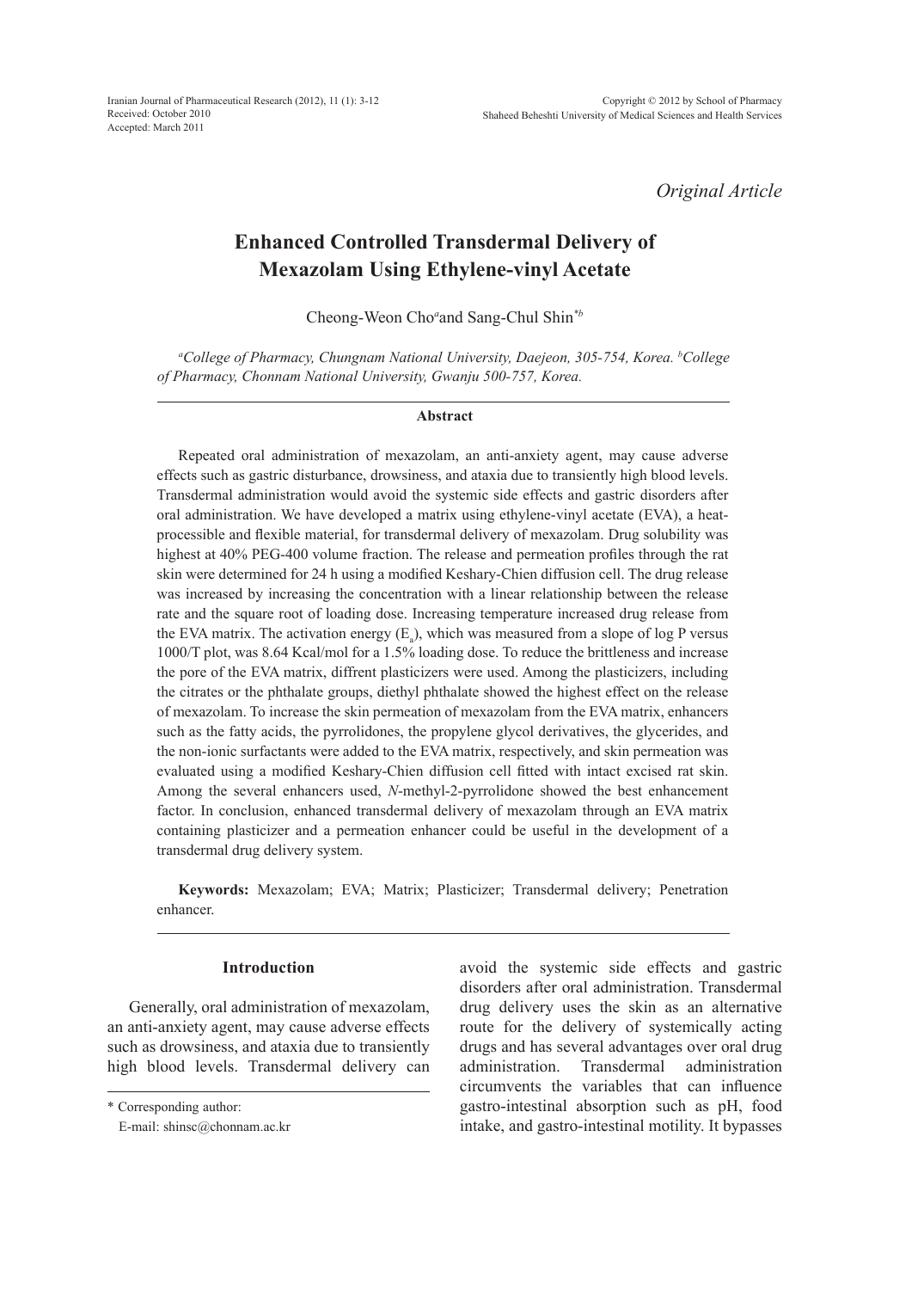the hepatic metabolism and is therefore suitable for drugs with a low bioavailability. Transdermal drug delivery can give a constant and controlled drug input and decreases the variations in drug plasma levels, thus reducing the side effects, particularly of drugs with a narrow therapeutic window. Despite the many advantages of the skin as a site of drug delivery, few drugs can penetrate the skin, primarily because of the low permeability of drugs in the stratum corneum, the outermost layer of the skin. The highly organized crystalline lipid lamellae play an essential role in the barrier properties of the stratum corneum. A penetration enhancer can circumvent the barrier function of the skin by increasing the permeability of the stratum corneum (1).

Ethylene vinyl acetate (EVA) copolymer, a member of the polyolefin family derived from random copolymerization of vinyl acetate and ethylene, is a heat-processible, flexible, and inexpensive material used for transdermal drug delivery. We performed this study to determine the feasibility of transdermal delivery of mexazolam by studying the characteristics of its in vitro release. We tested the effect of temperature as well as adding plasticizers and penetration enhancers on drug permeability in rat skin. To increase the skin permeation of mexazolam, penetration enhancers were added to the EVA matrix system and the level of mexazolam permeation through rat skin was evaluated. The aim of this study was to develop an EVA matrix system containing a permeation enhancer for the transdermal delivery of mexazolam.

#### **Experimental**

Mexazolam was supplied from Hanhwa Pharm. Co., Ltd. (Korea). Ethylene vinyl acetate (EVA, 40%) was purchased from Aldrich Chemical Co., Inc. (St. Lois, MO, USA); polyethylene glycol was obtained from Yakuri pure chemicals Co. Ltd. (Japan). Acetyl tributyl citrate, acetyl triethyl citrate, tributyl citrate, and triethyl citrate were purchased from Morflex, Inc. (USA). Diethyl phthalate and di-n-butyl phthalate were from Junsei Chemical Co., Ltd. (Japan). PEG 400 and chloroform were from Daejung Chemical & Metals. Co. Ltd. (Korea). Lauric acid, oleic acid, and caprylic acid were

purchased from Tokyo Kasei Kogyo Co., Ltd (japan). 2-pyrrolidone was obtained from Acros organics (USA). Myristic acid, linoleic acid, 1-methyl-2-pyrrolidone, polyoxyethylene-2 stearyl ether (Brij 72), polyoxyethylene-23 lauryl ether (Brij 35) and polyoxyethylene-2-oleyl ether (Brij 92) were purchased from Sigma-Aldrich Co. (St. Louis, MO, USA). Macrogol-6 glycerides, caprylocaproyl mcarogol-8 glycerides, propylene glycol laurate, and propylene glycol monolaurate were gifts from Gattefose (St. Priest, France). Stearic acid was bought from Hayashi Pure Chemical Industries Ltd. (Japan) and palmitic acid was purchased from Kanto Chemical Co. Inc. (Japan). Acetonitrile was HPLC grade from J.T.Baker Inc. (USA). All reagents were of analytical grade and were used without further purification.

#### *Determination of drug solubility*

Excess amounts of mexazolam were equilibrated with saline containing various concentration of PEG 400. Each solution was shaken at 37°C for 24 h in a shaking incubator. The solutions were then filtered through a 0.45 μm filter membrane. The concentration of mexazolam was determined at 242 nm by UV spectrophotometer after dilution.

# *Permeation of mexazolam through the EVA membrane*

About 2 g of EVA copolymer beads was dissolved in 20 mL of chloroform in a glass beaker. This polymer solution was poured onto a glass plate and the solvent was allowed to evaporate at room temperature overnight. The membrane was removed from the plate. A piece of membrane was then cut properly and the thickness (120 μm) was measured before the experiment.

For the determination of steady state permeation of mexazolam through the EVA membrane, a two chamber-diffusion cell was used. Each half-cell has a volume of about 7 mL and an effective diffusion area of 0.79 cm<sup>2</sup>. A piece of EVA membrane was clamped between the two halves of the cell and the assembled cell was placed in a shaking incubator at 37°C. A drug suspension in various concentrations of PEG 400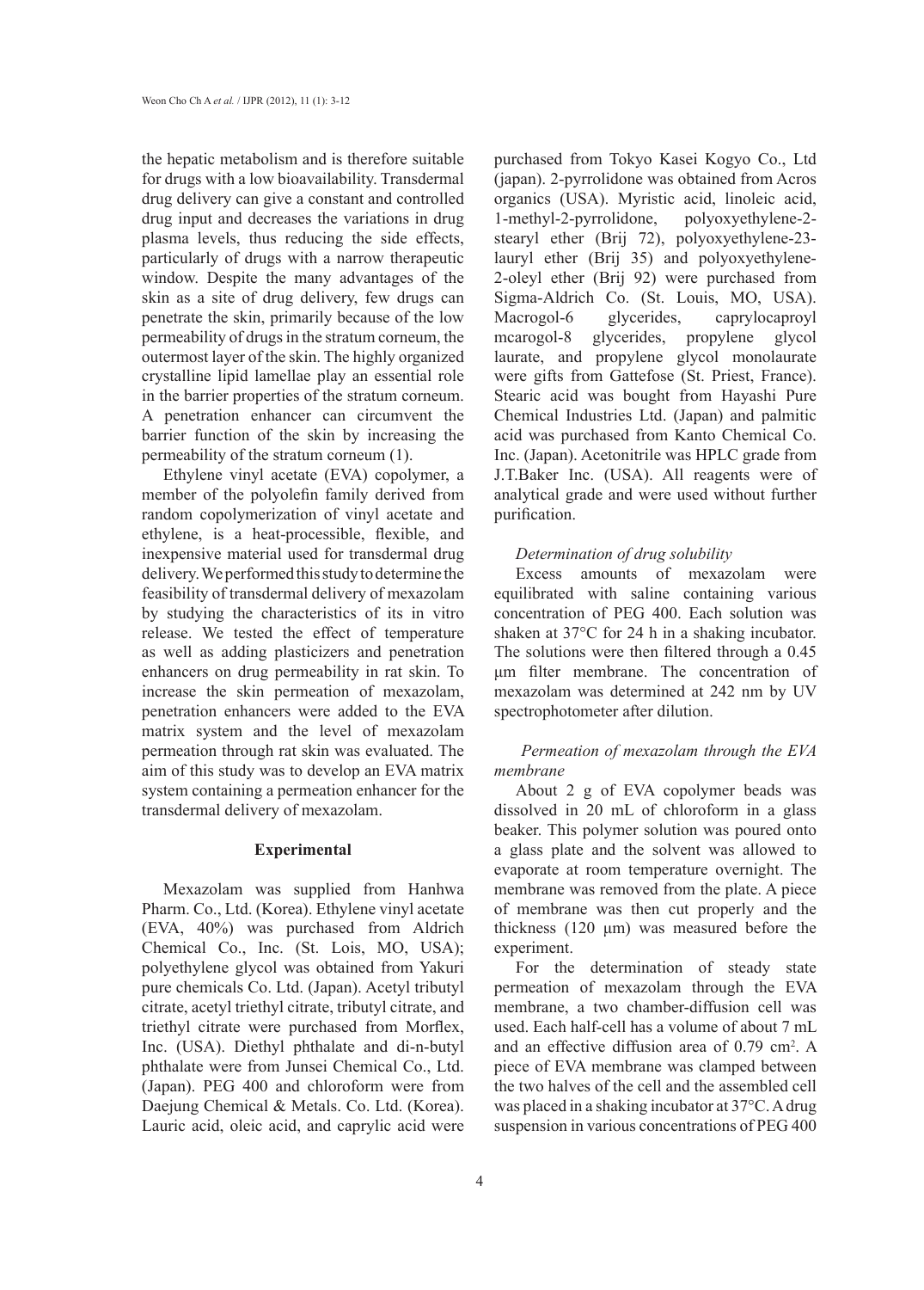solution was added to the donor compartment, and the same concentration of PEG 400 solution (without the drug) was added into the receptor compartment, to prevent the effect of solvent permeation. The cell was shaken horizontally at 150 rpm to minimize the boundary effect. The total volume of the receptor solution was removed at the predetermined intervals and replaced with 7 mL of fresh solution. The amount of permeated drug was determined at 242 nm by UV spectrophotometer.

#### *In-vitro release study*

*Preparation of drug-EVA matrix containing plasticizer* 

Drug-EVA matrix containing plasticizer was prepared by casting. A weighed amount of EVA copolymer beads was dissolved in 20 mL of chloroform in a beaker and the drug solution was added. Plasticizer was dropped into the drug-containing EVA solution and mixed for 1 h. This method was chosen to produce large unharmed pieces of the membrane with no specific molecular orientation. This mixture was poured onto a glass plate and the solvent was allowed to evaporate at room temperature overnight. Plasticizer was added at 5% (w/w) of the EVA matrix. Alkyl citrates such as acetyl tributyl citrate (ATBC), tributyl citrate (TBC), acetyl triethyl citrate (ATEC), or triethyl citrate (TEC), as well as phthalates such as diethyl phthalate (DEP) and di-n-butyl phthalate (DBP) were used as plasticizers.

# *In-vitro release studies from the drug-EVA matrix*

The *in-vitro* release of mexazolam from the EVA matrix was examined by using a modified Keshary-Chien cell. A unit of the EVA matrix was clamped between the cell cap and receptor cell. The diameter of the cell was 2 cm, providing 3.14 cm2 of constant area between the matrix and the bulk solution of 21 mL. The receptor, 40% PEG 400 solution, was maintained at 37°C with a circulating water jacket and stirred constantly at 350 rpm. Before the experiment, the system was tested to remove the remaining air bubbles in the receptor site. At predetermined time intervals, the whole solution from the receptor cell was taken and replaced with fresh solution.

The cumulative amount of mexazolam released from the matrix was determined at 242 nm by UV spectrophotometer. The effects of drug concentration on its release from the EVA matrix were studied at concentrations of 0.5%, 1%, 1.5%, 2%, and 2.5% (w/w). The effect of temperature on drug release was studied at 27, 32, 37, and 42 °C. Each data point represents the average of three determinations.

The enhancement factor (EF) was calculated using the following equation:

 $EF = (flux of EVA matrix containing$ plasticizer) / (flux of control sample)

*In-vitro skin permeation study from EVA matrix through rat skin* 

*Skin preparation* 

A male Sprague Dawley rat was euthanized and then the hair of abdominal area was carefully removed with an electric clipper. A square section of the abdominal skin was excised. After incision, the adhering fat and other visceral debris in the skin were carefully removed from the undersurface with tweezers (2). The excised skin was used immediately.

### *Preparation of drug-EVA matrix containing an enhancer*

The drug-EVA matrix containing an enhancer was prepared by casting process. The weighed amount of EVA copolymer beads was dissolved in 20 mL of chloroform in a beaker, drug solution and enhancer (5%) were added with vigorous stirring. This mixture was poured onto a glass plate and the solvent was allowed to evaporate off at room temperature overnight. The drug content was calculated from the weight ratio of drug and copolymer.

### *HPLC determination of mexazolam*

Mexazolam was assayed by HPLC. The HPLC system consisted of a pump (Knauer, DE/ K-120, U.S.A.), ultraviolet detector (Waters 484, U.S.A.), RESTEK  $C_{18}$  column (250 x 4.6mm, 5 µm), degaser, and an integrator (D520A, Youngin Scientific Co., Ltd., Korea). The mobile phase was composed of a mixture of acetonitrile and water (80:20 v/v). A flow rate of 1.0 mL/min yielded an operation pressure of ~1000 psi. The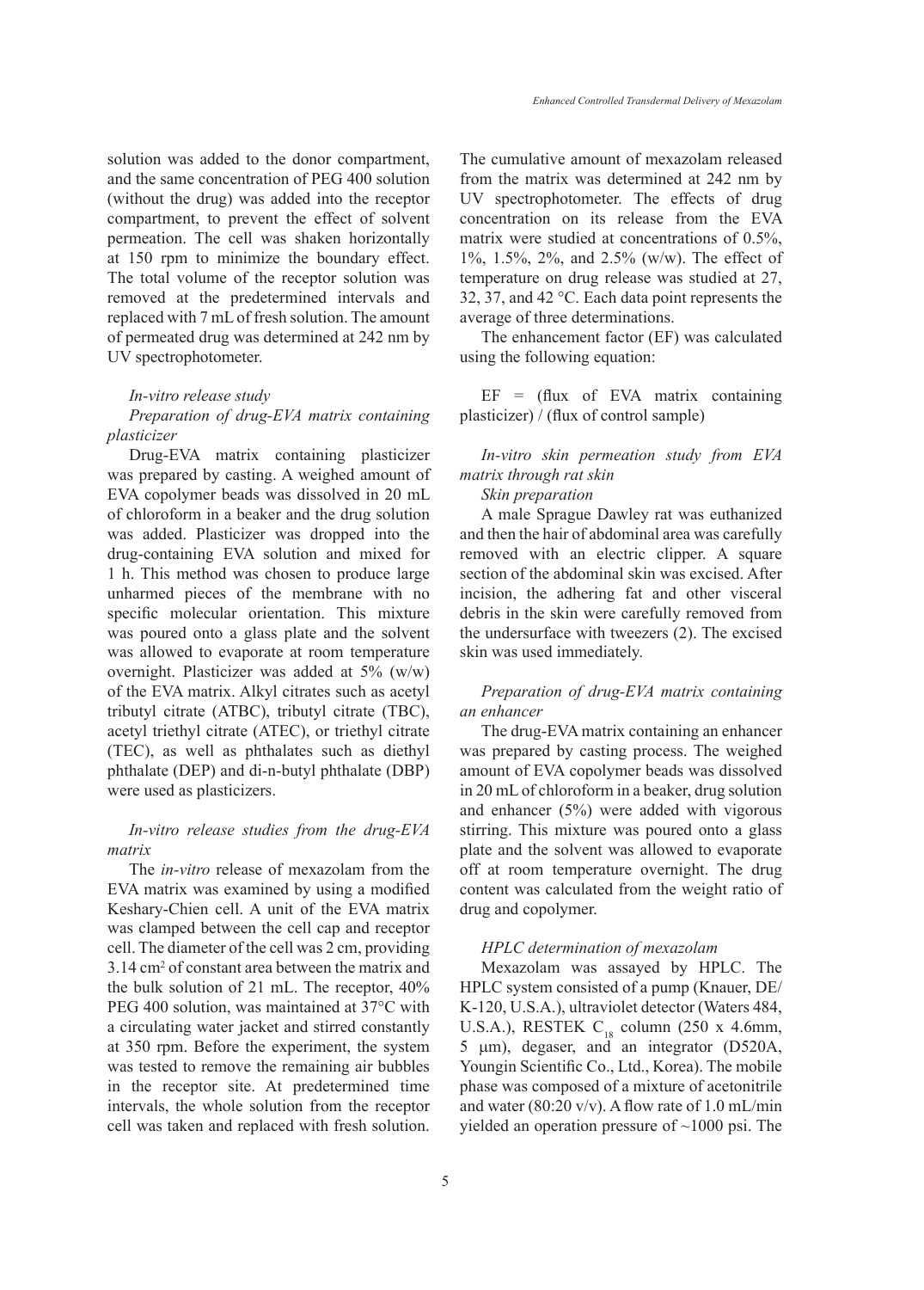UV detector was operated at the wavelength of 242 nm. Under these conditions, the mexazolam peak appeared at a retention time of 5.7 min.

# *Permeation of mexazolam through the skin from EVA matrix containing an enhancer*

The enhancer might increase the fluidity of the stratum corneum and increase drug permeability through the rat skin. As enhancers, we used saturated fatty acid (capric acid, myristic acid, lauric acid, stearic acid, palmitic acid), unsaturated fatty acid (oleic acid and linoleic acid), pyrrolidones (2-pyrrolidone, *N*-methyl-2 pyrrolidone, poly vinyl pyrrolidone), propylene glycol derivatives (propylene glycol monolaurate, propylene glycol laurate, and propylene glycol monocaprylate), non-ionic surfactants (polyoxyethylene-2-oleyl ether, polyethylene-2 stearyl ether, polyoxyethylene-23-lauryl ether), and glycerides (oleyl macrogol-6 glycerides, caprylocaproyl macrogol-8 glycerides). The freshly excised, full-thickness skin sample was mounted on the receptor site of the diffusion cell with the stratum corneum side facing upwards into the donor compartment and the dermal side facing into the receptor compartment. A matrix was placed on the stratum corneum side, covered with a round glass plate, and clamped.

The *in-vitro* release of mexazolam from the EVA matrix through rat skin was examined using a modified Keshary-Chien cell. Receptor medium, a 40% PEG 400 solution, was used to achieve sink conditions and maintained at 37°C by a circulating water bath. Total samples were withdrawn at predetermined times and immediately replaced by an equal volume of fresh medium. Permeation quantities of mexazolam were analyzed by HPLC at 242 nm. Each data point represents the average of three determinations.

## **Calculations**

The permeation rate was calculated from the slope of the linear region of the permeation profile. The flux was calculated from the slope of the linear region of the Q versus t permeation profile. The cumulative amount of mexazolam through the rat skin was plotted against time (t). A linear profile was observed over 24 h and the slope of the linear portion of the curve was determined by linear regression.

#### **Results and Discussion**

### *Solubility of mexazolam*

The aqueous solubility for mexazolam was extremely low and could be improved by addition of a water-miscible hydrophilic polymer like PEG 400. PEG 400 is an excellent solubilizer for many steroids (3), and here increased mexazolam solubility with increasing volume fractions (Figure 1).

*Permeation studies through EVA membranes*  The cumulative amount of the drug permeating through a unit surface area (Q) can be expressed mathematically using the following relationship:

$$
Q = P(C_D - C_R) t
$$
 (1)

 where P is the permeability coefficient and  $C_p$  and  $C_R$  are the drug concentration in the donor  $(D)$  and the receptor  $(R)$  solutions, respectively.

When the drug concentration in the donor solution  $(C_p)$  is maintained at a level greater than the equilibrium solubility (Ce) of the drug (*i.e.*,  $C_D$  > Ce) and the drug concentration in the receptor solution  $(C_R)$  is maintained under the sink condition (*i.e.*,  $\hat{C}_R \ll Ce$ ), Equation 1 can be simplified to:

$$
Q = P \cdot C_e \cdot t \tag{2}
$$

to give a constant permeation profile. The rate of permeation is then defined by:

$$
\frac{Q}{t} = P \cdot C_e \tag{3}
$$

As expected from Equation 2, when the mexazolam concentration in the donor solution was maintained at a level greater than its equilibrium solubility, a constant permeation profile was achieved. The rate of permeation (Q/t), which was measured from the slope of Q versus t plots (Equation 2), was increased with the addition of  $40\%$  (v/v) PEG 400. As expected from Equation 3, the permeation rate  $(Q/t)$  was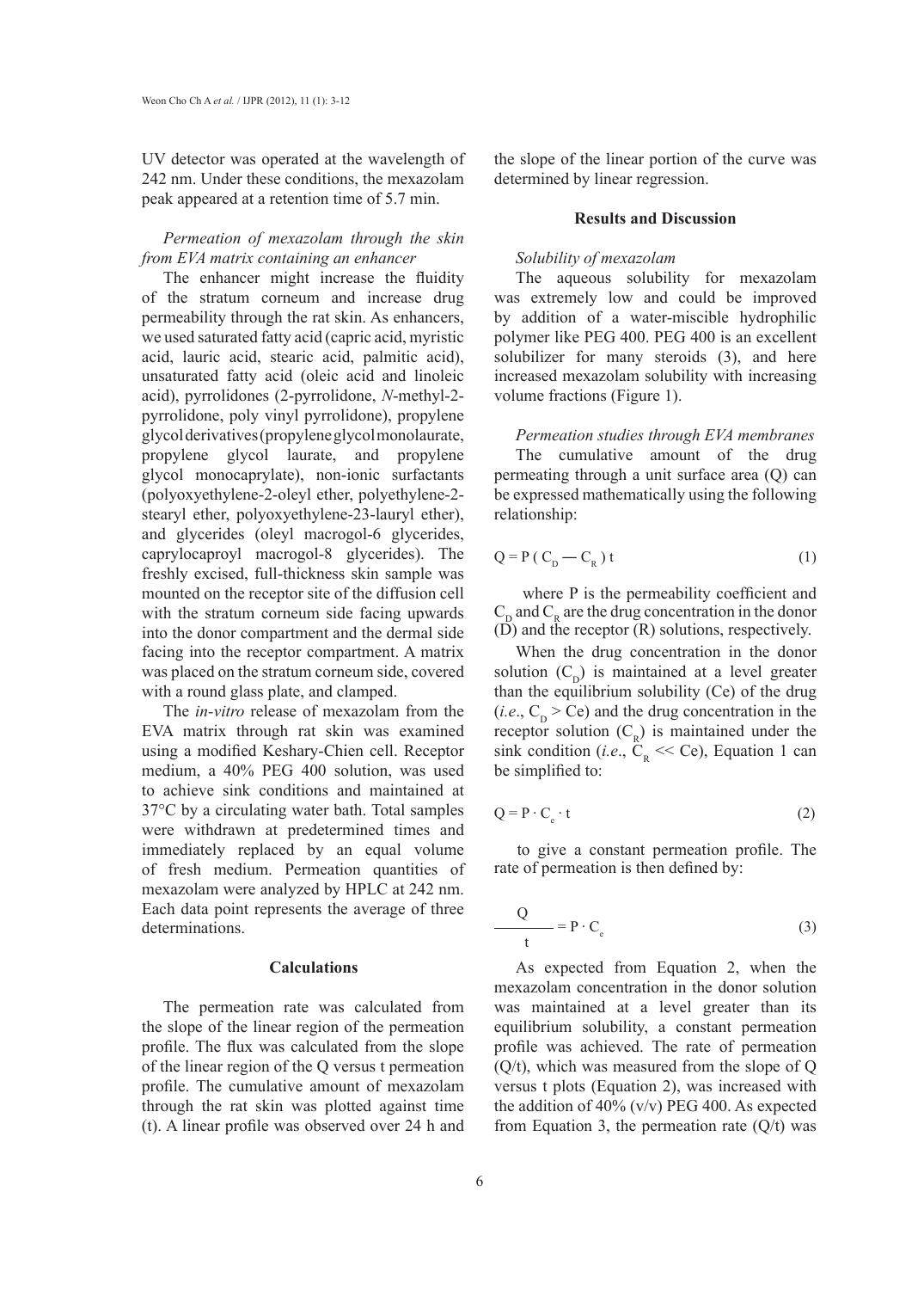

**Figure 1.** Solubility of mexazolam in PEG 400 according to the percentage volume of the solvent.

increased based on the equilibrium solubility  $(C_e)$  of mexazolam in the PEG 400 solutions.

The effect of PEG 400 on the permeability coefficient (P) of mexazolam across the EVA membrane can be determined using Equation 4:

$$
P = \frac{Q/t}{C_s} \tag{4}
$$

The permeability coefficient (P) decreased with increased volume fractions of PEG 400 in the saline solution.

### *Release of mexazolam from the EVA matrix*

A characteristic drug release profile of matrixtype drug delivery systems can be represented by Higuchi's equation (4). The release from a system with dispersed drug in a homogeneous matrix should follow the relationship:

$$
Q = [D (2A-Cs) Cs t ]1/2
$$
 (5)

where Q is the amount of drug released after time  $\tau$  per unit exposed area, D is the diffusivity of the drug in the matrix, A is the initial drug loading dose dispersed in the polymer matrix,  $C_s$ is the drug solubility in the matrix; D and  $C_s$  refer to diffusivity and solubility in the permeability field, respectively;  $\tau$  is the tortuosity of the matrix,

and  $\varepsilon$  is the porosity of the matrix. Although the two equations are for different mechanisms, they both describe drug release as being linear with the square root of time (6-9):

$$
Q = K_{H} \cdot t^{1/2} \tag{6}
$$

where for the homogeneous matrix system:

$$
K_{\rm H} = [D (2A - C_s) C_s]^{1/2}
$$
 (7)

and for the granular matrix system

$$
K_{\rm H} = \left[\frac{D\,\epsilon}{\underline{\tau}} \,\left(2A - \epsilon\,C_{\rm s}\right)C_{\rm s}\,\mathrm{t}\right]^{1/2} \tag{8}
$$

The validity of the relationships has been confirmed experimentally using various systems (5, 10, and 11).

## *Effect s of drug loading dose*

The release profiles of mexazolam from differently loaded EVA matrices over 8 h are shown in Figure 2. The plot of the cumulative amount of mexazolam released (Q) versus the square root of time  $(t^{1/2})$  shows a good linearity for all five different concentrations. As expected from Equation 6, 7, and 8, a plot of  $Q/t^{1/2}$  versus the square root of loading dose (A) yields a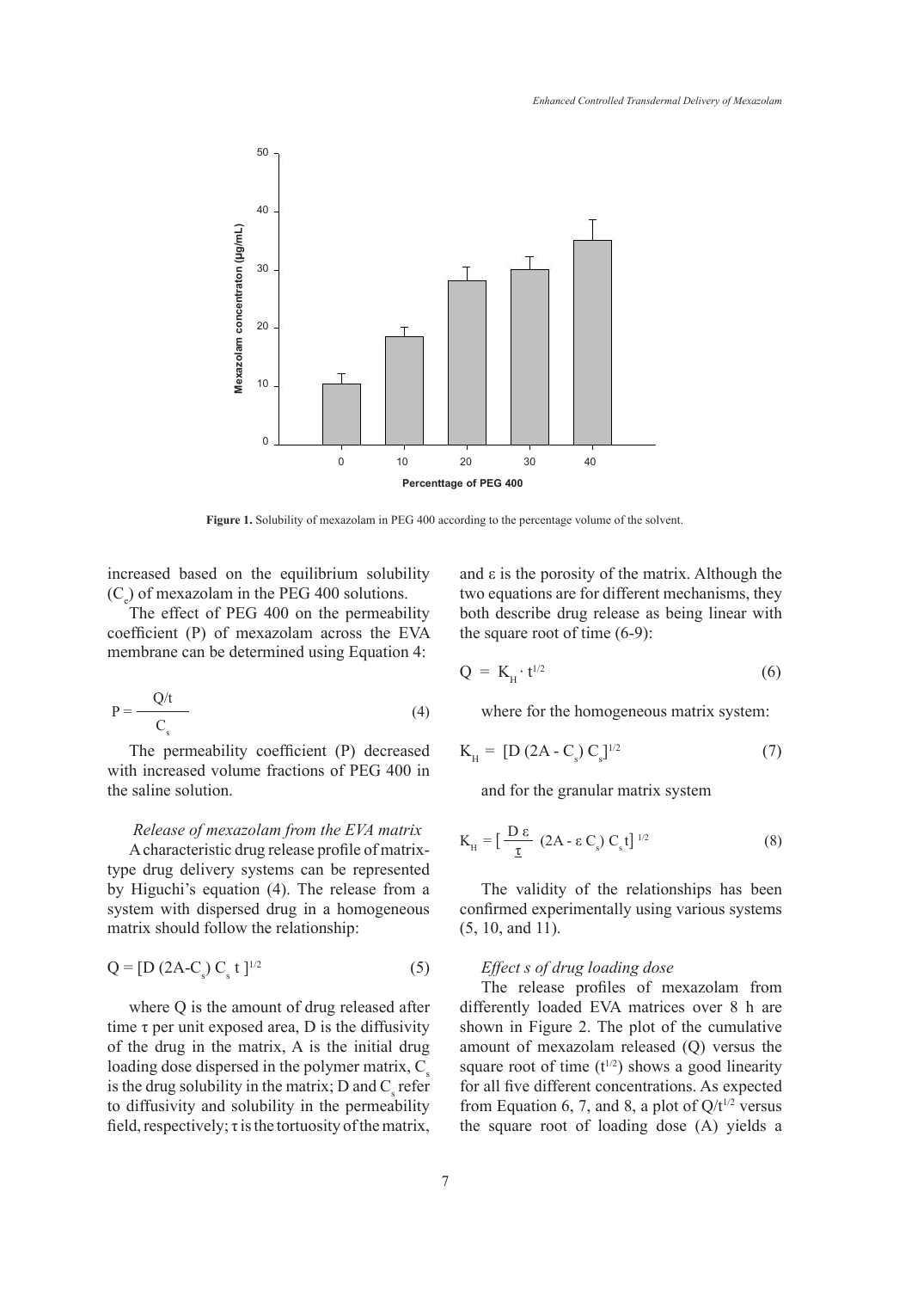

**Figure 2.** Effect of drug loading dose on the release of

straight line. The  $Q/t^{1/2}$  increased proportionally to the increase in the square root of loaded dose of mexazolam (Figure 3).

# *Effects of release media temperature*

The dependency of the drug release profile on temperature is illustrated in Figure 4. The cumulative amount of the drug released (Q) was plotted as a function of the square root of time  $(t^{1/2})$ . After an initial period of drug release, the release was approximately linear with respect to  $t^{1/2}$ . The steady-state rate of drug release  $(Q/t^{1/2})$ was estimated from the slope of the linear  $Q - t^{1/2}$ profile from 0 to 12 h. The drug release  $Q/t^{1/2}$ values were increased by increasing temperature. In particular, the rate of drug release was increased approximately 1.65-fold by increasing the temperature of the system from 27 to 42°C. However, for practical uses, 37°C was chosen to reflect the temperature of the stratum corneum (12).

This observation clearly indicates that the release of loratadine from the EVA matrix is an energy-linked process (13). The increase in release rate by increasing temperature suggests that the release characteristics of the copolymer would change over a range of body temperatures, and precautions should be taken for monitoring body temperature in practical applications.

The permeability coefficient is then defined using the following equations:

$$
P = \frac{Flux}{Solubility}
$$
 (9)

$$
P = P_0 \cdot e - \frac{E_a}{RT}
$$
 (10)

Log P = Log P<sub>0</sub> - 
$$
\frac{E_a}{R \cdot 2.303 \cdot 1000} \cdot \frac{1000}{T}
$$
 (11)

As expected from Equation 11, a plot of log P as a function of 1000/T yields a straight line (Figure 3).

Slope 
$$
= -\frac{E_a}{R \cdot 2.303} \cdot \frac{1}{1000}
$$
 (12)

 $Ea = -Slope \times R \times 2.303 \times 1000 \text{ cal} = -slope \times$  $1.987 \times 2.303$  kcal (13)

The activation energy  $(E_a)$  for drug release from the EVA matrix, which was measured from slope of log P versus 1000/T plot, was 8.64 Kcal/mol for a 1.5% loading dose.

# *Effects of plasticizers on drug release from the EVA matrix*

Generally plasticizers increase the release of drugs by increasing chain mobility of the polymer. The plasticizer will interpose itself between the polymer chains and interact with the forces held together by extending and softening the polymer matrix (14). The plasticizer reduces the brittleness, improves flow, imparts flexibility, and increases toughness, strength, tear resistance, and impact resistance of the polymer. The selection of a suitable plasticizer and its concentration has a profound influence on mechanical properties and drug permeability (15). Increasing the amount of plasticizer could increase free film elongation and decrease tensile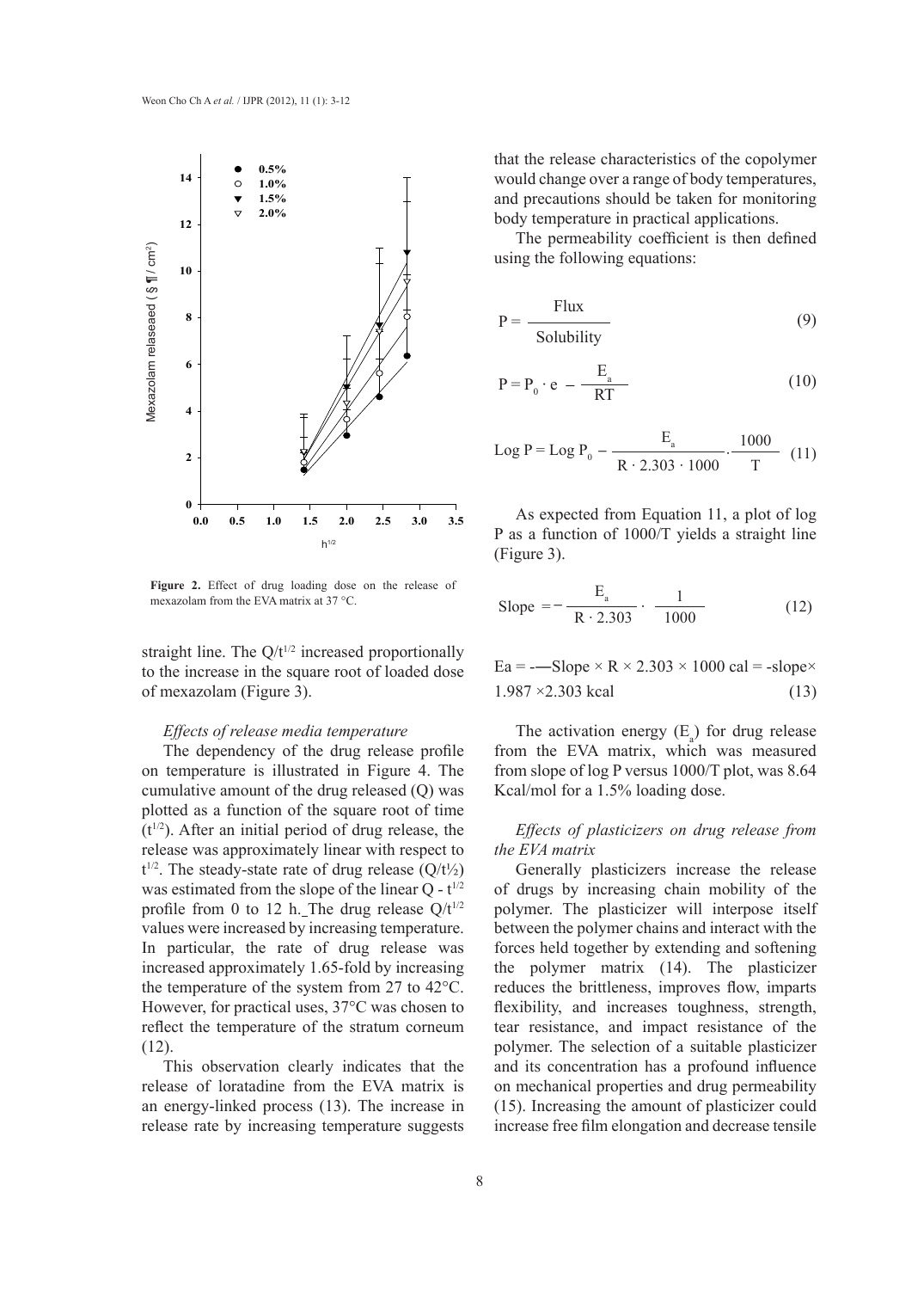

**Figure 3.** Relationship between mexazolam flux and drug loading dose in the EVA copolymer matrix at 37 °C; the PEG 400 volume fraction was maintained at 40% (v/v).

strength. A strong interaction between a drug and a polymer can significantly influence drug release through a polymeric film (16). The EVA matrix with citrate showed slightly increased drug release and with phthalate it showed dramatically increased rate of the release. Diethyl phthalate also increased the release rate of mexazolam.

# *Effects of enhancer on the permeation of mexazolam across the rats skin*

We evaluated the effects of enhancers on the skin permeation of mexazolam using a modified Keshary-Chien cell fitted with the intact excised rat skins. Skin permeation is a relatively slow process influenced by factors such as solubility, diffusion efficiency, and reaction rates. Improving the performance of the rate-limiting step in transdermal transport requires methods to quantify the contribution



**Figure 4.** Effect of temperature on mexazolam release from the EVA matrix.

of particular pathways and to estimate key physico-chemical parameters (17). Nanosized carriers have improved drug permeation to deeper layers of the skin or systemic circulation. Some of the intrinsic ingredients in these systems, such as fatty acids, phospholipids, and surfactants, enhance penetration through the skin and increase drug absorption. New penetration enhancers have been developed to improve the percutaneous absorption of drugs. Certain combinations of enhancers (so called synergistic combinations) can deliver drugs but cause mild skin irritation,a frequent problem with many of the older enhancers (18).

Fatty acids are currently receiving much attention as penetration enhancers (19) as they are an endogenous component of human skin. Fatty acids can differ in several features: chain length, characteristics of the double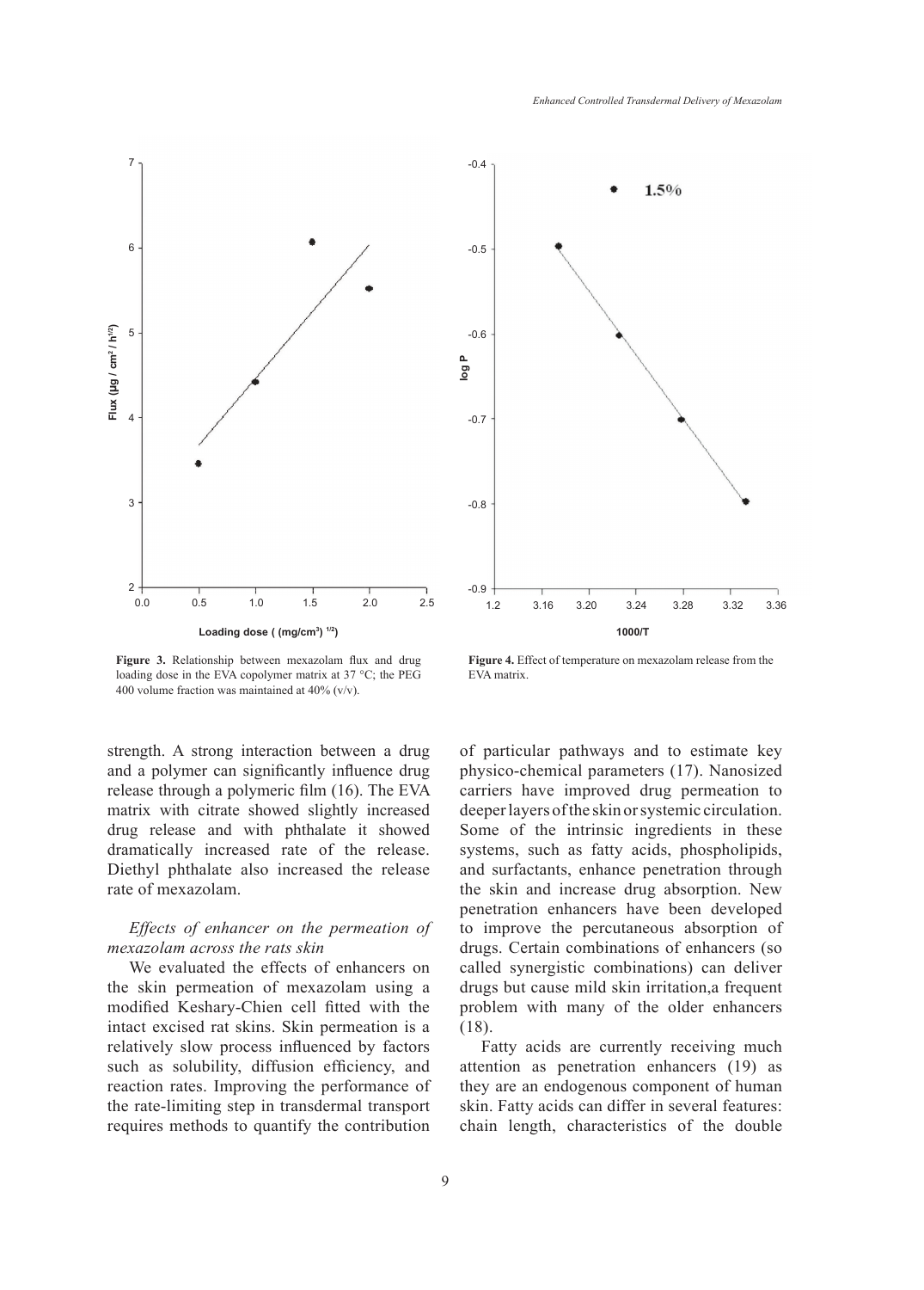| <b>Table 1.</b> Enhancement factor of enhancers. |  |
|--------------------------------------------------|--|
|--------------------------------------------------|--|

| <b>Enhancer</b>                      | Flux $(\mu g/cm^2/h)$ | EF   |
|--------------------------------------|-----------------------|------|
| Control                              | $0.12 \pm 0.03$       | 1.00 |
| polyoxyethylene 23-lauryl ether      | $0.14 \pm 0.04$       | 1.17 |
| polyoxyethylene 2-stearyl ether      | $0.20 \pm 0.03$       | 1.67 |
| polyoxyethylene 2-oleyl ether        | $0.15 \pm 0.06$       | 1.25 |
| oleic acid                           | $0.13 \pm 0.04$       | 1.10 |
| linoleic acid                        | $0.15 \pm 0.03$       | 1.25 |
| caprylic acid                        | $0.13 \pm 0.03$       | 1.10 |
| lauric acid                          | $0.13 \pm 0.04$       | 1.10 |
| myristic acid                        | $0.14 \pm 0.13$       | 1.17 |
| oleoyl macrogol-6 glycerides         | $0.33 \pm 0.04$       | 2.75 |
| caprylocaproyl macrogol-8 glycerides | $0.18 \pm 0.06$       | 1.50 |
| propylene glycol mono caprylate      | $0.18 \pm 0.09$       | 1.50 |
| propylene glycol laurate             | $0.14 \pm 0.09$       | 1.17 |
| propylene glycol monolaurate         | $0.20 \pm 1.01$       | 1.67 |
| <b>NMP</b>                           | $0.35 \pm 0.04$       | 2.91 |
| 2-pyrrolidone                        | $0.13 \pm 0.09$       | 1.10 |
| <b>PVP</b>                           | $0.20 \pm 0.06$       | 1.67 |

bonds (position, number, and configuration), branching schema, and substituents. These structural variations can influence their effects as skin penetration enhancers (20). Fatty acids are capable of inserting between the hydrophobic tails of the stratum corneum lipid bilayer, disturbing their packing, increasing their fluidity, and, subsequently, decreasing the diffusional resistance to permeants (21). Fatty acids (FAs) interact with intercellular lipid domains to promote the skin permeation of drugs with a wide range of polarities (22). The efficacy of FAs is intrinsically linked to their structure, with differences evident between saturated and unsaturated forms and different hydrocarbon chain lengths (19, 23). Unsaturated FAs, particularly those of *cis* conformation and  $C_{18}$  chain lengths, are more effective enhancers than their saturated counterparts, promoting the permeation of such penetrants as naloxone (24) and flurbiprofen (25). When introduced into the predominantly saturated, straight-chained lipid environment of the SC, these FAs intercalate and disrupt the ordered lipid array (26) and form separate fluid states that disorder endogenous lipids (27). Saturated fatty acids of linear shape and

low solubility are less able to disrupt the lipid packing of the stratum corneum and to insert themselves into the lipid bilayers than kinked unsaturated fatty acids with high solubility.

Table 1 shows the enhancement factor of enhancers such as saturated fatty acids, unsaturated fatty acids, the pyrrolidones, the propylene glycol derivatives, the glycerides, and the non-ionic surfactants. As a control, the mexazolam matrix without enhancers was also tested. For fatty acids, the unsaturated fatty acid group improved permeation more than the saturated fatty acid group.

Surfactants enhance the permeability of drugs (28-33) through biological membranes, including skin (28) and increase the permeation rates of several drugs (24). Shin *et al.* recently studied the mechanism of the effect of nonionic surfactants as permeation enhancers (31). Pre-treatment of the skin with the non-ionic surfactant has shown that the SC is loosely layered and intercellular spaces are wide (31, 33). Other experiments done in our laboratory showed that Brij 92 (polyoxyethylene 2-oleyl ether) was the best enhancing effect. Brij 35 (polyoxyethylene 2-stearyl ether) and Brij 72 (polyoxyethylene 23-lauryl ether) produced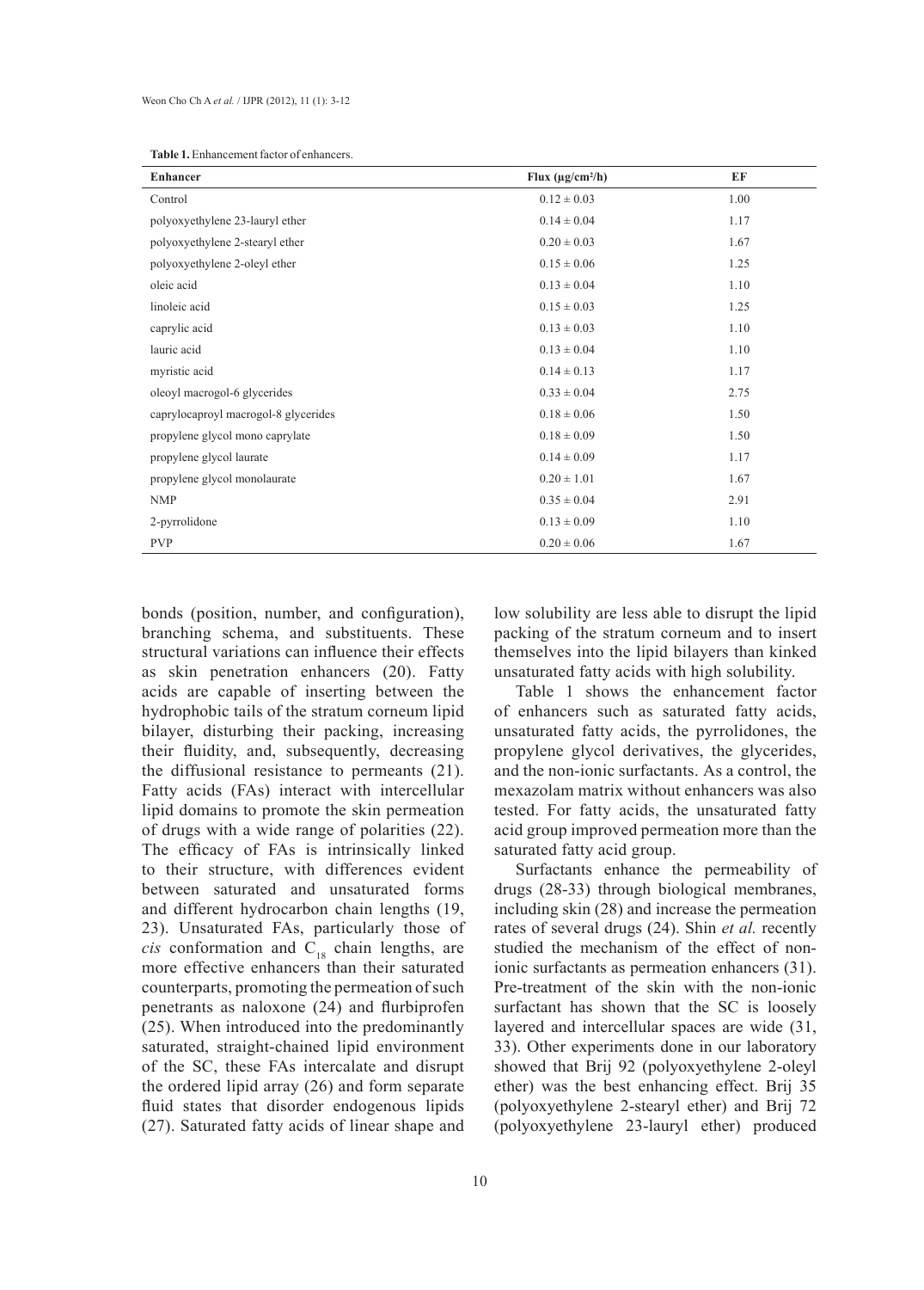similar increases in permeation rate.

Caprylocaproyl macrogol-glyceride (Labrasol) increased the passive transport of drug molecules. Oleoyl macrogo-6 glyceride (Labrafil) is a biocompatible and biodegradable PEG derivative (34) used as a co-surfactant in pharmaceutical systems such as microemulsions. Oleoyl macrogo-6 glyceride improved the mexazolam permeation rate. Propylene glycol (PG) is widely used as a vehicle for penetration enhancers and permeates well through human stratum corneum, and may carry drugs with it (35). The permeation of PG through tissue could alter thermodynamic activity of the drug in the vehicle, which would in turn modify the driving force for diffusion. PG may partition into the tissue, facilitating uptake of the drug into the skin and disrupting intercellular lipid packing within the stratum corneum bilayers (36).

Pyrrolidones have been used as penetration enhancers in human skin for hydrophilic and lipophilic permeants (36). The pyrrolidones partition well into the human stratum corneum and may alter the solvent nature of the membrane to generate 'reservoirs' within skin membranes. Such a reservoir effect offers potential for sustained release of a permeant from the stratum corneum over an extended period (37). N-methyl-2-pyrrolidone showed the best enhancing effect (Table 1).

## **Conclusion**

The release rate of drug from the EVA matrix increased with increased temperature and drug loading doses. The plasticizer, DEP, slightly increased the release of mexazolam. Among the many enhancers used, *N*-methyl-2-pyrrolidone showed the best enhancement factor. In conclusion, an EVA matrix containing plasticizer and permeation enhancer improved the transdermal delivery of mexazolam and may be useful in the development of a transdermal drug delivery system.

### **Acknowledgment**

This research was supported by Basic Science Research Program through the National Research Foundation of Korea (NRF) funded by the Ministry of Education, Science and Technology (grant number: 2010-0002722)

#### **References**

- Loan HNP and Joke AB. Vesicles as a tool for (1) transdermal and dermal delivery. *Drug Discovery today:Tec*. (2005) 2(1):67-74.
- (2) Durrhein H, Flynn GL, Higuchi WI and Behl CR. Permeation of hairless mouse skin I : experimental methods and comparison with human epidermis permeation by alkanols*. J. Pharm. Sci*. (1980) 69: 781-786.
- Chien YW and Lambert HJ. Solubilization of steroids (3) by multiple co-solvent systems. *Chem. Pharm. Bull.* (1975) 23:1085-1090.
- (4) Higuchi T. Rate of release of medicaments from ointment bases containing drug in suspension. *J. Pharm. Sci.* (1961) 50:874-875
- Lapidus H and Lordi NG. Some factors affecting the (5) release of a water-soluble drug from a compressed hydrophilic procedures. *J. Pharm. Sci*. (1966) 55:840.
- (6) Desai SJ, Singh P, Simonelli AP and Higuchi WI. Factors influencing release of solid drug dispersed in inert matrices II : Quantitation of procedures. *J. Pharm. Sci*. (1966) 55:1224-1229.
- (7) Desai SJ, Singh P, Simonelli AP and Higuchi WI. Factors influencing release of solid drug dispersed in inert matrices III : Quantitative studies involving the polyethylene plastic matrix. *J. Pharm. Sci*. (1966) 55:1230-1234.
- Desai SJ, Singh P, Simonelli AP and Higuchi WI. (8) Factors influencing release of solid drug dispersed in inert matrices IV : Some studies involving the poly (vinyl chloride) matrix. *J. Pharm. Sci.* (1966) 55: 1235-1239.
- (9) Singh P, Desai SJ, Simonelli AP and Higuchi WI. Release rates of solid drug mixtures dispersed in inert matrices I : Noninteracting drug mixtures. *J. Pharm. Sci*. (1967) 56:1542-1547.
- Farhadieh B, Boradkin S and Buddenhagen J. Drug (10) release from methyl acrylate-methyl methacrylate copolymer matrix I : Kinetics of release*. J. Pharm. Sci.* (1971) 60:209-211.
- Farhadieh B, Boradkin S and Buddenhagen J. Drug (11) release from methyl acrylate-methyl methacrylate copolymer matrix II : Control of release rate by exposure to acetone vapor. *J. Pharm. Sci*. (1971) 60:212-215.
- $(12)$  Chien YW and Lau EPK. Controlled drug release from polymeric delivery devices IV : *In-vitro*-in vivo correlation of subcutaneous release of norgestomet from hydrophilic implants. *J. Pharm. Sci*. (1976) 65:488-492.
- (13) Miyazake S, Ishii K, Sugibayashi K, Morimoto Y and Takada M. Antitumor effect of ethylene-vinyl acetate copolymer matrices containing 5-fluorouracil on Ehrlich Ascites carcinoma in mice. *Chem. Pharm. Bull.* (1982) 30:3770-3775.